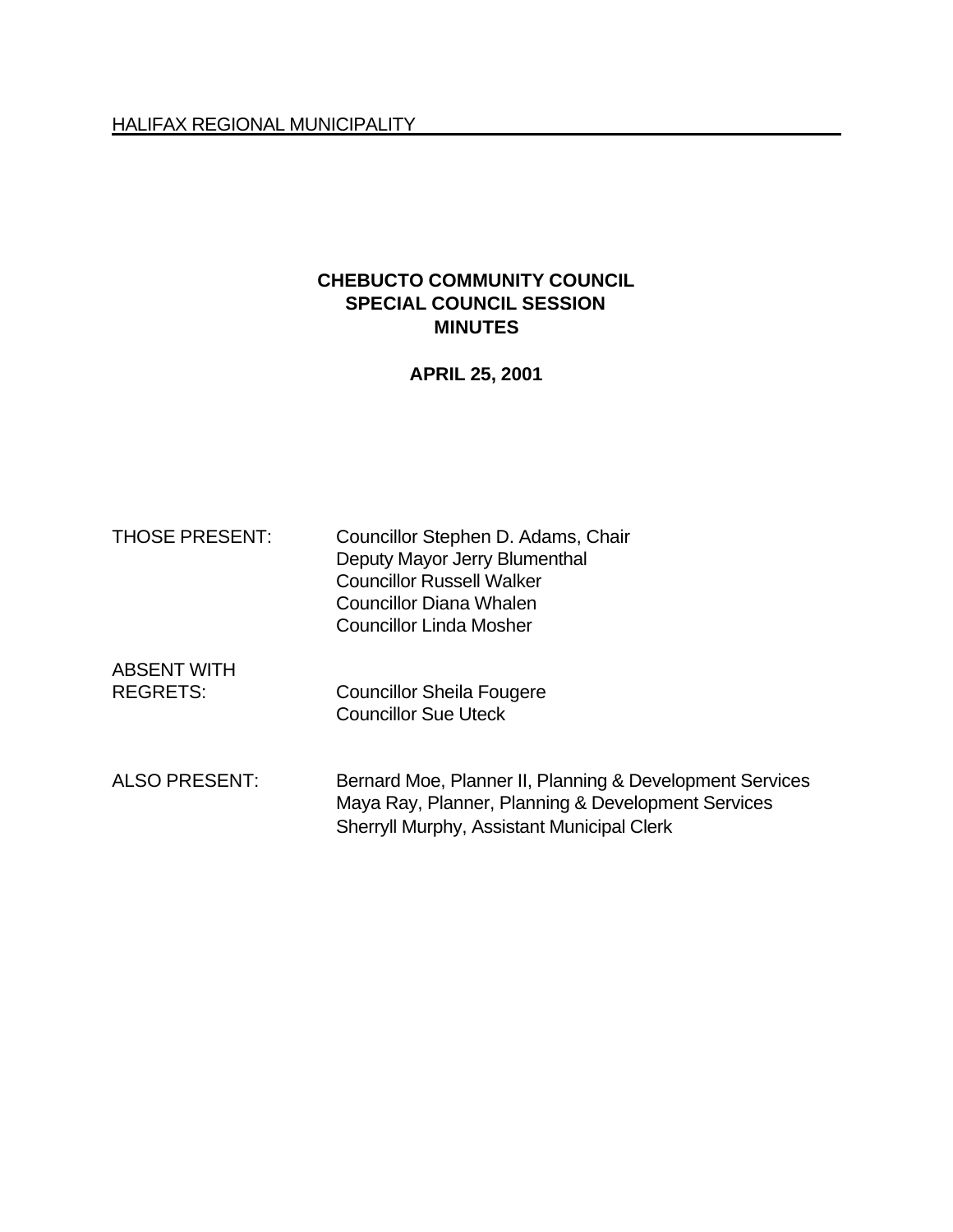# **TABLE OF CONTENTS**

| 2.               | Case 00358- Application to Amend the Stage I Development Agreement for<br>2.1                                                                                 |
|------------------|---------------------------------------------------------------------------------------------------------------------------------------------------------------|
| 3.               | Case 00307 - Application by Clayton Developments for Limited for a Stage II<br>3.1<br>Development Agreement to permit construction of a hotel on Parcel BC-3A |
| $\overline{4}$ . |                                                                                                                                                               |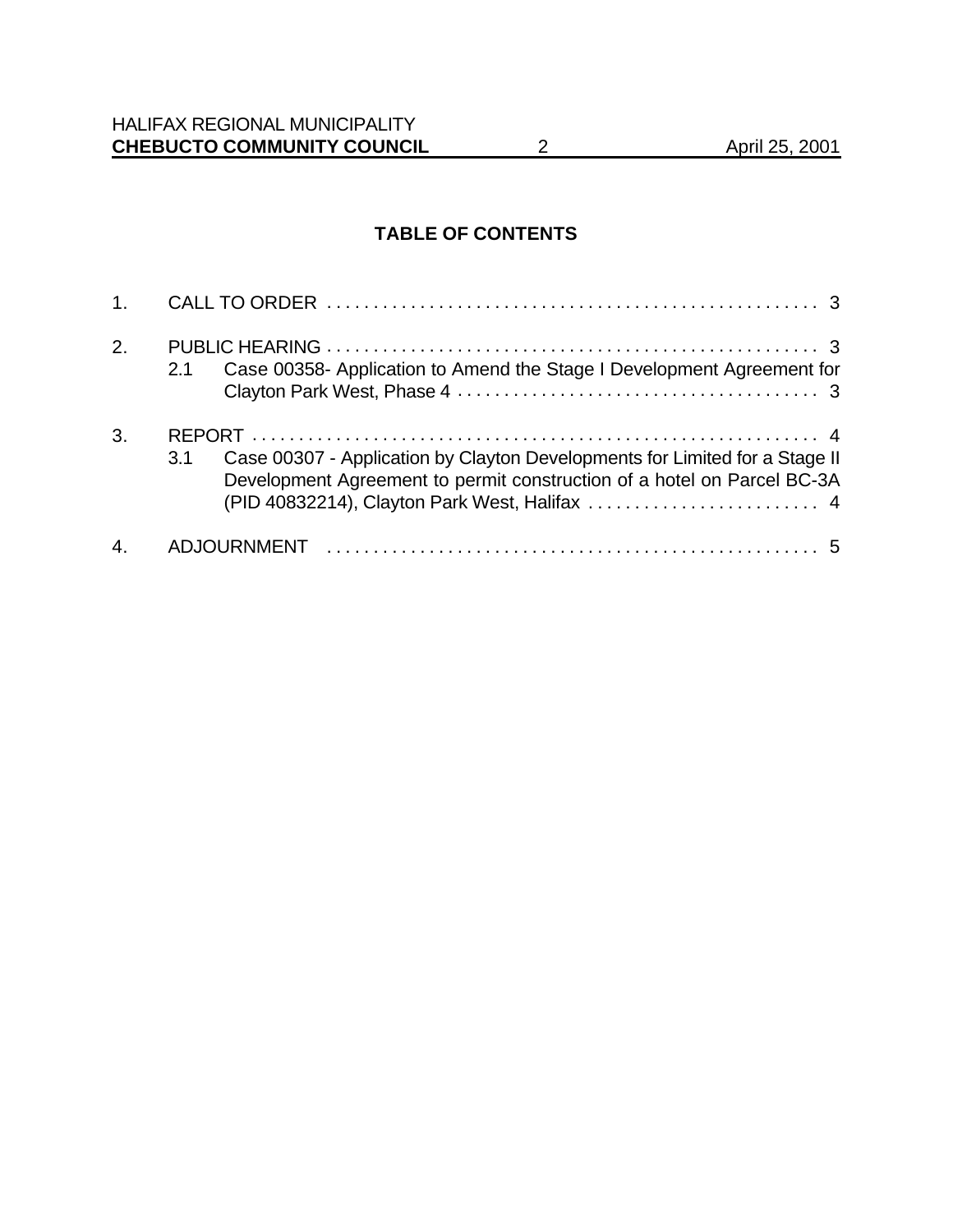## 1. **CALL TO ORDER**

The meeting was called to order by the Chair at 7:00 p.m. in the Council Chambers at 2750 Dutch Village Road, Halifax.

A moment of silence was observed in memory of Mrs. Vaughan, Councillor Sheila Fougere's mother, who passed way this week.

#### 2. **PUBLIC HEARING**

### 2.1 **Case 00358- Application to Amend the Stage I Development Agreement for Clayton Park West, Phase 4**

A staff report dated March 29, 2001 prepared for Mr. Paul Dunphy, Director of Planning and Development Services, was previously distributed.

Mr. Bernard Moe, utilizing an overhead projector, briefly outlined that application to amend the existing Stage I Development Agreement for Clayton Park West, Phase 4. Mr. Moe advised that the lands in question had been declared surplus to the Mainland Common and were presently under a purchase and sale agreement. He indicated that the applicant was proposing to develop multi-unit residential uses on the lands. Mr. Moe went on to identify a portion of the land which will be conveyed to HRM as a parkland dedication and to note a right of way which will also be conveyed. Mr. Moe further advised that a Public Information meeting had not been held with regard to this amendment. In conclusion, Mr. Moe indicated that staff was recommending approval of the amendment .

Mr. Mike Hanusiak, representing Clayton Developments, addressed Community Council briefly referring to future plans for development and indicating that Clayton Developments was happy with the development agreement.

The Chair called for persons wishing to speak to the matter. There were no persons present wishing to address the issue.

#### **MOVED by Deputy Mayor Blumenthal, seconded by Councillor Sloane that the public hearing be closed. MOTION PUT AND PASSED.**

**MOVED by Councillor Whalen, seconded by Councillor Mosher that:**

**Chebucto Community Council approve the amending development agreement, as found in Attachment 1 of the March 29, 2001 staff report, to permit the development of the lands for multiple unit residential uses and park uses;**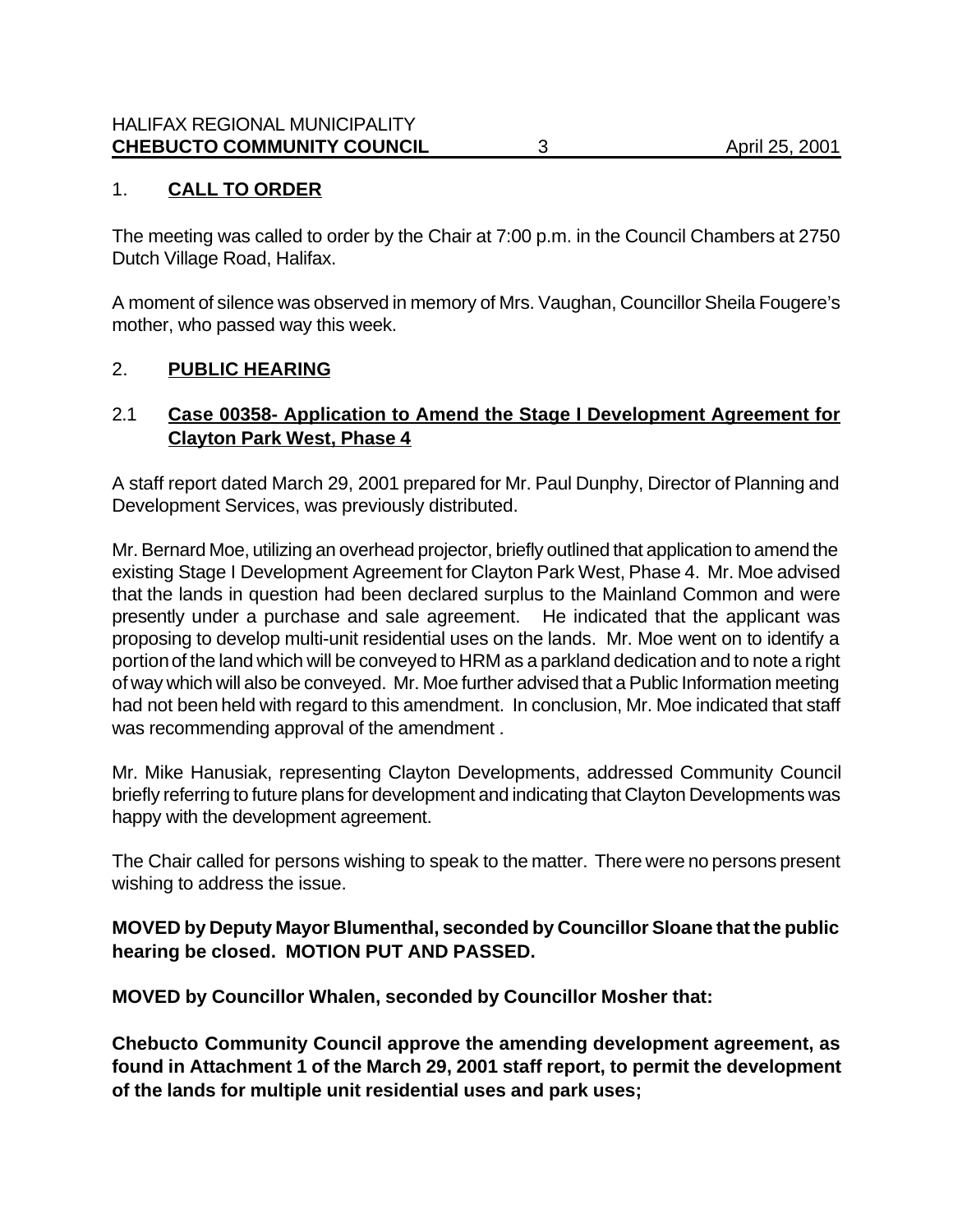**Chebucto Community require that the amending development agreement be signed within 120 days, or any extension thereof granted by Community Council on request of the applicant, from the date of final approval by Community Council and any other bodies as necessary, whichever is later; otherwise this approval will be void and obligations arising hereunder shall be at an end. MOTION PUT AND PASSED UNANIMOUSLY.**

- 3**. REPORT**
- 3.1 **Case 00307 Application by Clayton Developments Limited for a Stage II Development Agreement to permit construction of a hotel on Parcel BC-3A (PID 40832214), Clayton Park West, Halifax**
- A staff report dated April 12, 2001 submitted by Paul Dunphy, Director, Planning & Development was before Community Council for consideration.

The Chair advised that this matter was not the subject of a public hearing.

Ms. Maya Ray, utilizing an overhead projector, briefly reviewed the application noting that it was a Stage II proposal for a four storey, 135 room hotel. Ms. Ray noted that access to the hotel would be off Fairfax Drive and parking for 160 vehicles will be provided. Ms. Ray indicated that landscaping will include the retention of existing vegetation and the planting of new trees. A walkway will be provided from the building to the street sidewalk system. Ms. Ray then briefly reviewed the facade of the building.

In conclusion, Ms Ray indicated that in staff's opinion the proposal complies with the Stage I Development Agreement criteria and is recommending approval of the Stage II application.

There were no questions for Ms. Maya.

#### **MOVED by Councillor Whalen, seconded by Councillor Walker that:**

**Chebucto Community Council approve the Stage II Development Agreement, included as Attachment I of the April 12, 2001 staff report, to permit the construction of a hotel on parcel BC-3A (PID 40832214), Clayton Park West, Halifax;**

**The applicant be given one hundred and twenty (120) days to sign the development agreement from the date of approval by Community Council, or the date of any other approvals required as the case may be, unless an extension thereof is granted by**